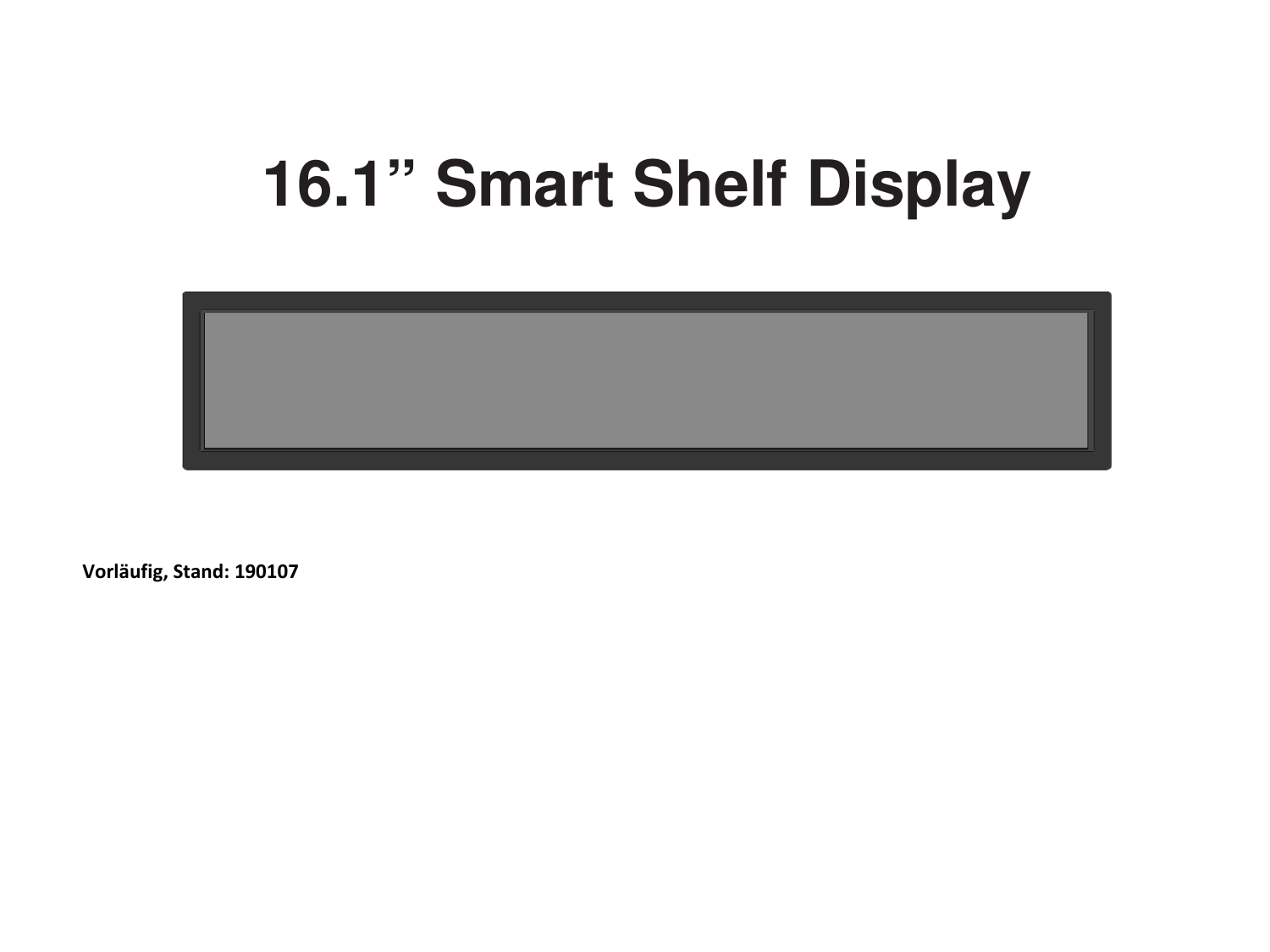# ■Electronic Shelf Display Feature

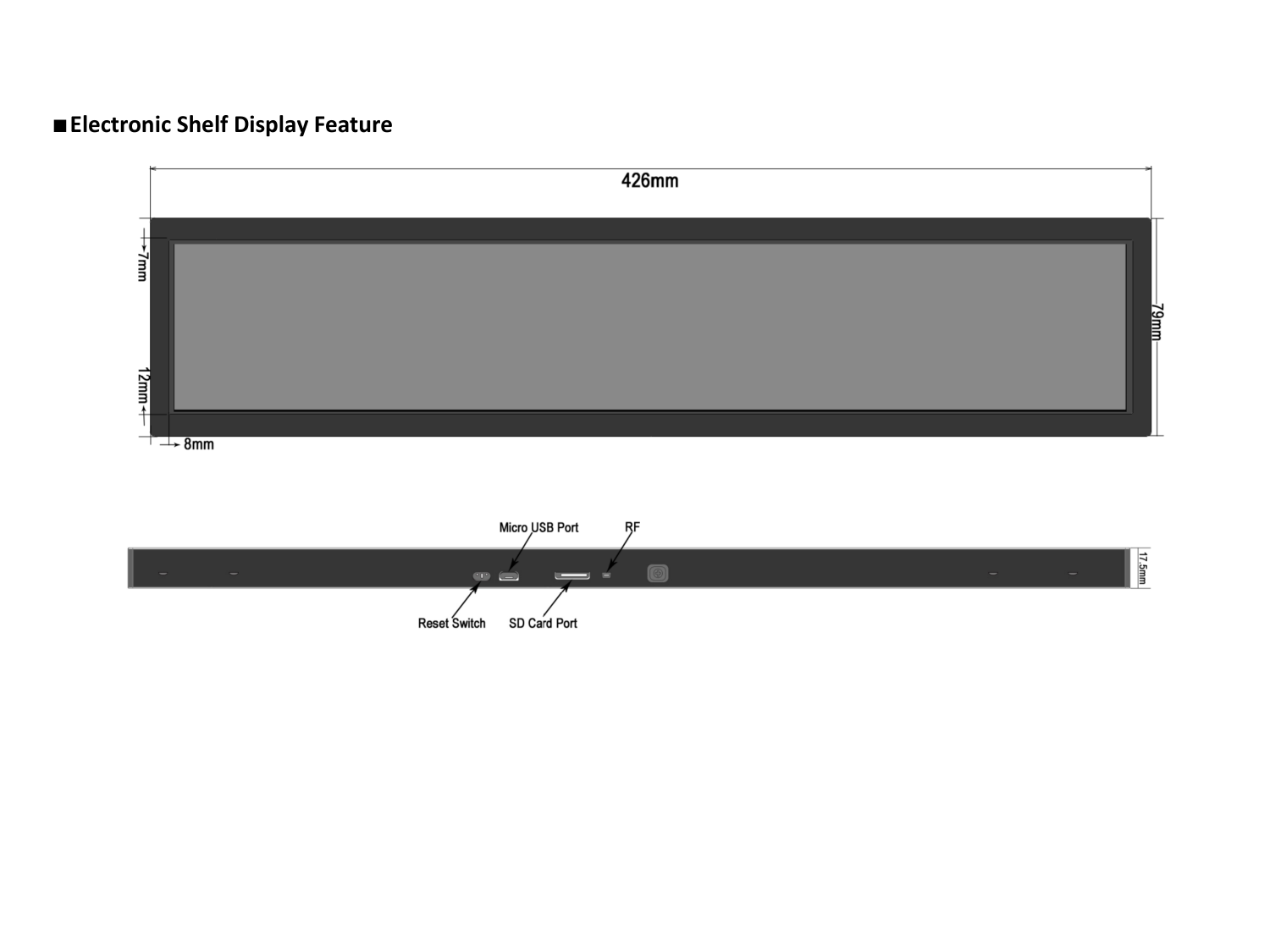

#### 1. Product Specification & Characteristic

#### ■ Display

| <b>Active Area</b>    | $410$ (Length) * $60$ (Width) mm |
|-----------------------|----------------------------------|
| Bezel opening Area    | 426(Length) * 79(Width) mm       |
| Resolution            | HD 1366*200 pixels               |
| Luminance, White      | 500 nits                         |
| Color Gamut           | <b>NTSC 72%</b>                  |
| <b>Display Colors</b> | 16.7M colors (6-bit+A-FRC)       |
| <b>Contrast Ratio</b> | 1000:1                           |

# ■ Mechanical

#### Outline Dimension 426(Length) \* 79(Width) \* 17.5 (Depth) mm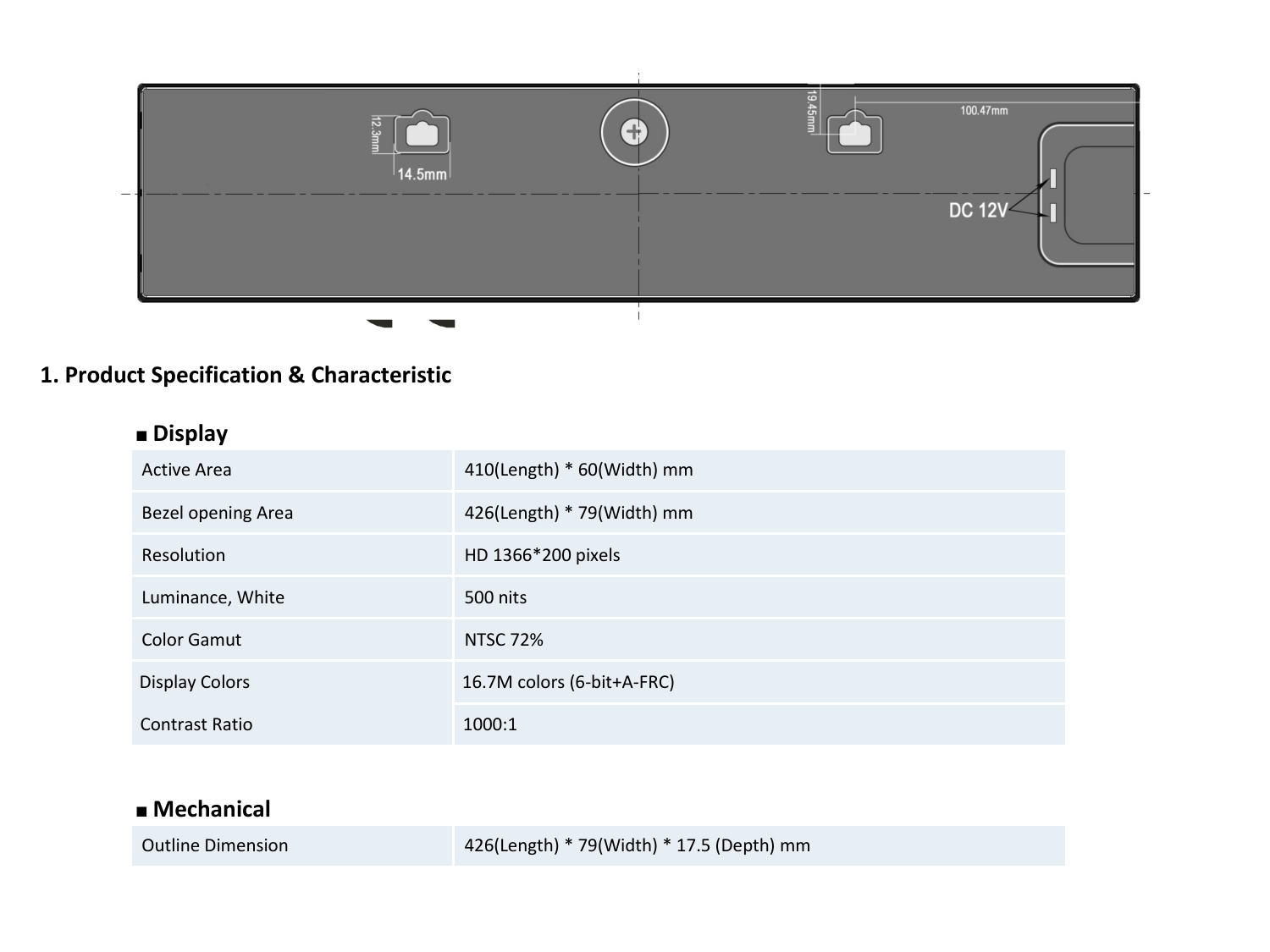#### ■ Environment Requirement

| <b>Operating Temperature</b> | $0 \approx 45^{\circ}$ C |
|------------------------------|--------------------------|
| Storage Temperature          | -20 <sup>~</sup> +60°C   |
| <b>Operating Humidity</b>    | $10 - 90\%$              |

## ■ Power

| <b>Power Consumption</b> | $<$ 13 W                           |
|--------------------------|------------------------------------|
| Power Supply             | DC Voltage: 12V/2.1A (Adapter)     |
| Power Source             | AC Voltage : $100 \approx 240$ Vac |

# ■ Processor

| <b>CPU</b>       | Quad-Core Cortex-A7 CPU up to 1.2GHz |
|------------------|--------------------------------------|
| <b>GPU</b>       | Mali-400MP2                          |
| Memory (RAM/ROM) | 1GB(DDR3) / 4GB(EMMC)                |
| Connectivity     | WiFi 802.11 a/b/g/n                  |
| $I/O$ port       | Micro USB (OTG)                      |
|                  | Micro SD Card                        |